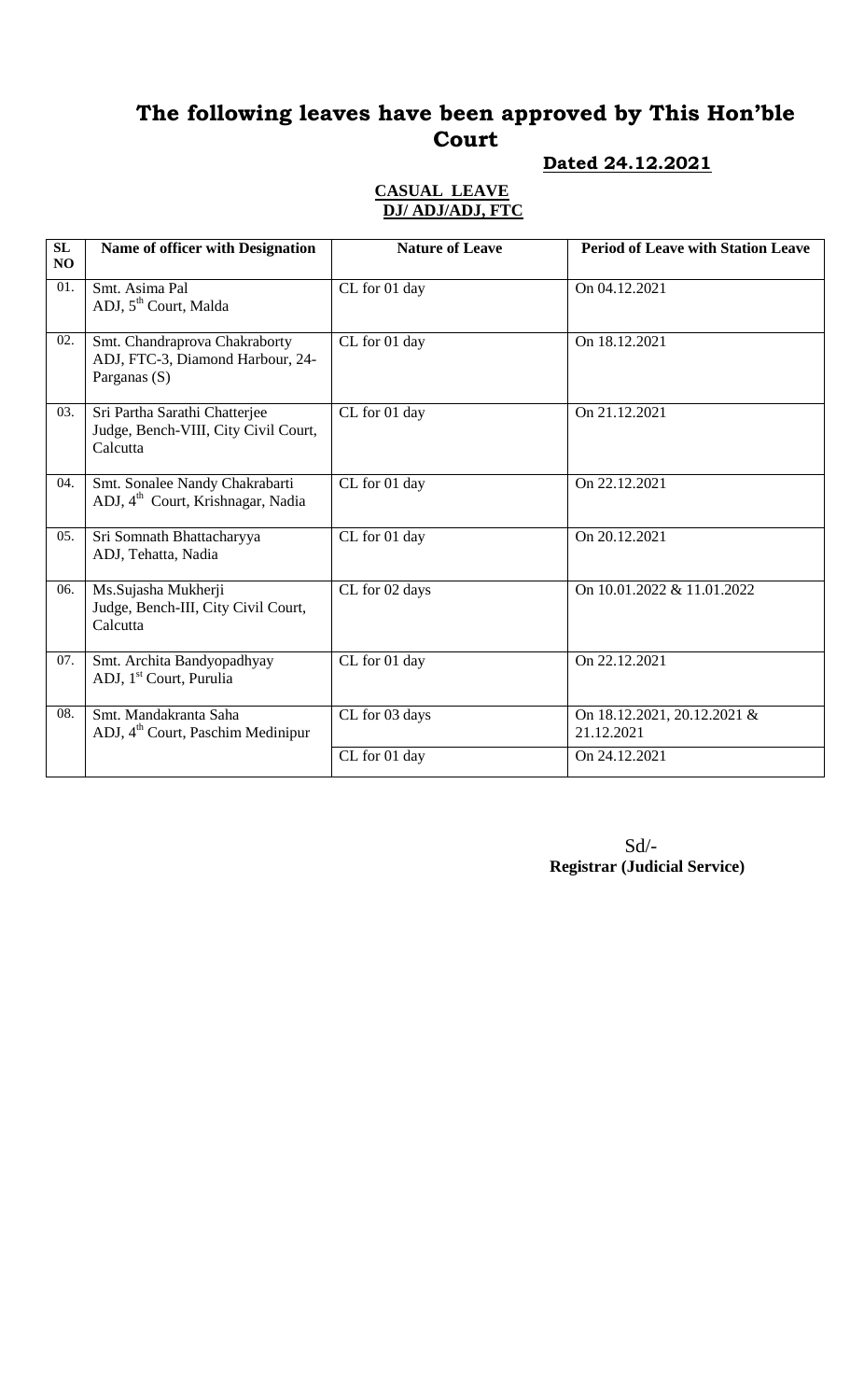## **The following leave have been approved by the Hon'ble Judge-in-Charge A.D.**

#### **Dated: 24.12.2021**

### **JM**

| <b>SL</b><br>N <sub>O</sub> | Name of officer with Designation                                 | <b>Nature of Leave</b>   | <b>Period of Leave with Station Leave</b> |
|-----------------------------|------------------------------------------------------------------|--------------------------|-------------------------------------------|
| 01.                         | Smt. Himanshi<br>JM, 1 <sup>st</sup> Court, Siliguri, Darjeeling | Earned Leave for 05 days | From 27.12.2021 to 31.12.2021             |

## **CJ(JD)**

| SL<br><b>NO</b> | Name of officer with Designation                                | <b>Nature of Leave</b>   | <b>Period of Leave with Station Leave</b> |
|-----------------|-----------------------------------------------------------------|--------------------------|-------------------------------------------|
| 02.             | Smt. Dibyasree Das<br>CJ(JD) cum JM, Mekhliganj, Cooch<br>Behar | Earned Leave for 18 days | From 29.12.2021 to 15.01.2022             |
| 03.             | Smt. Sneha Basu<br>CJ $(JD)$ , 1 <sup>st</sup> Court,<br>Malda  | Earned Leave for 25 days | From 17.01.2022 to 10.02.2022             |